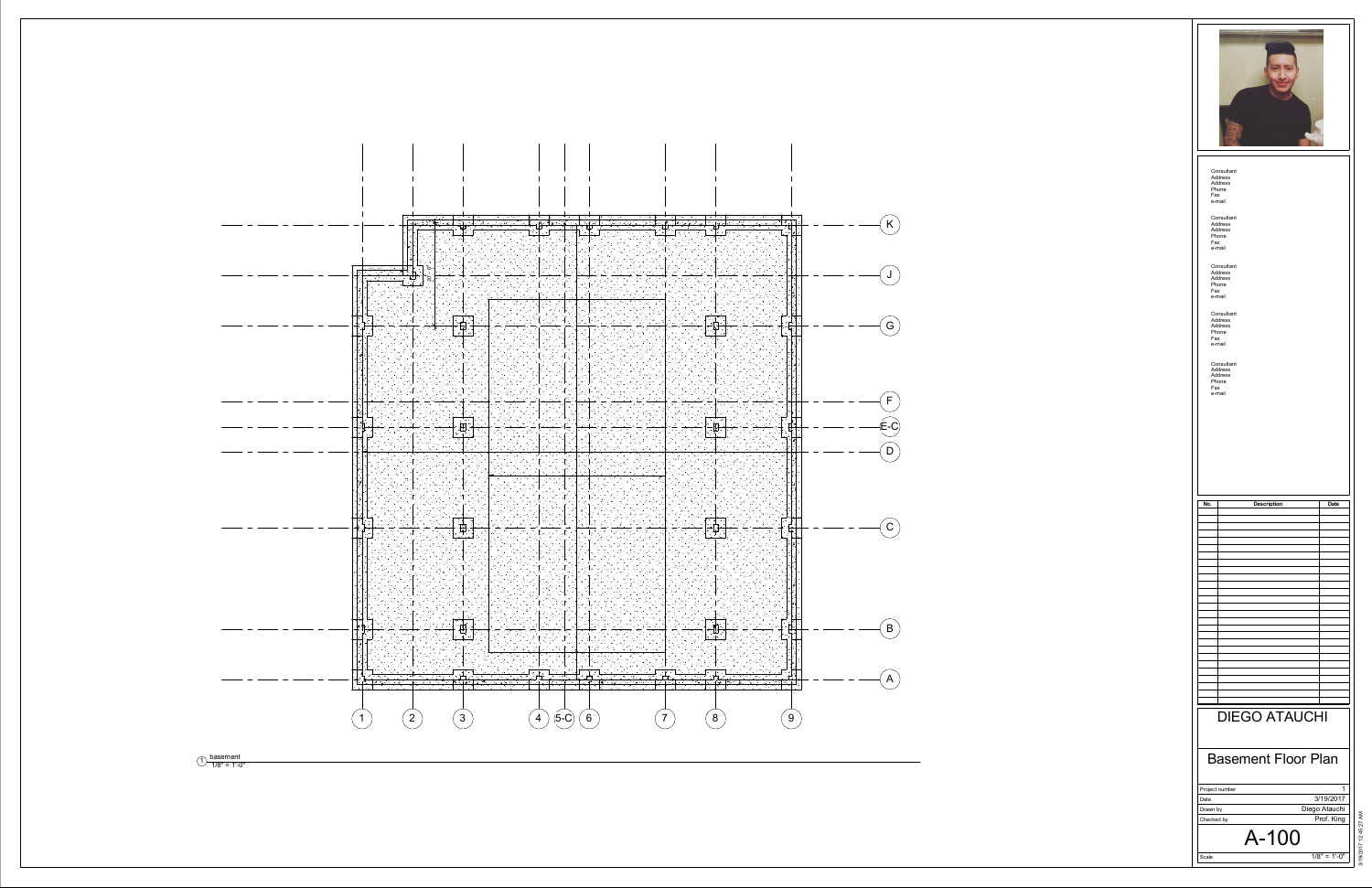

1/8" = 1'-0"

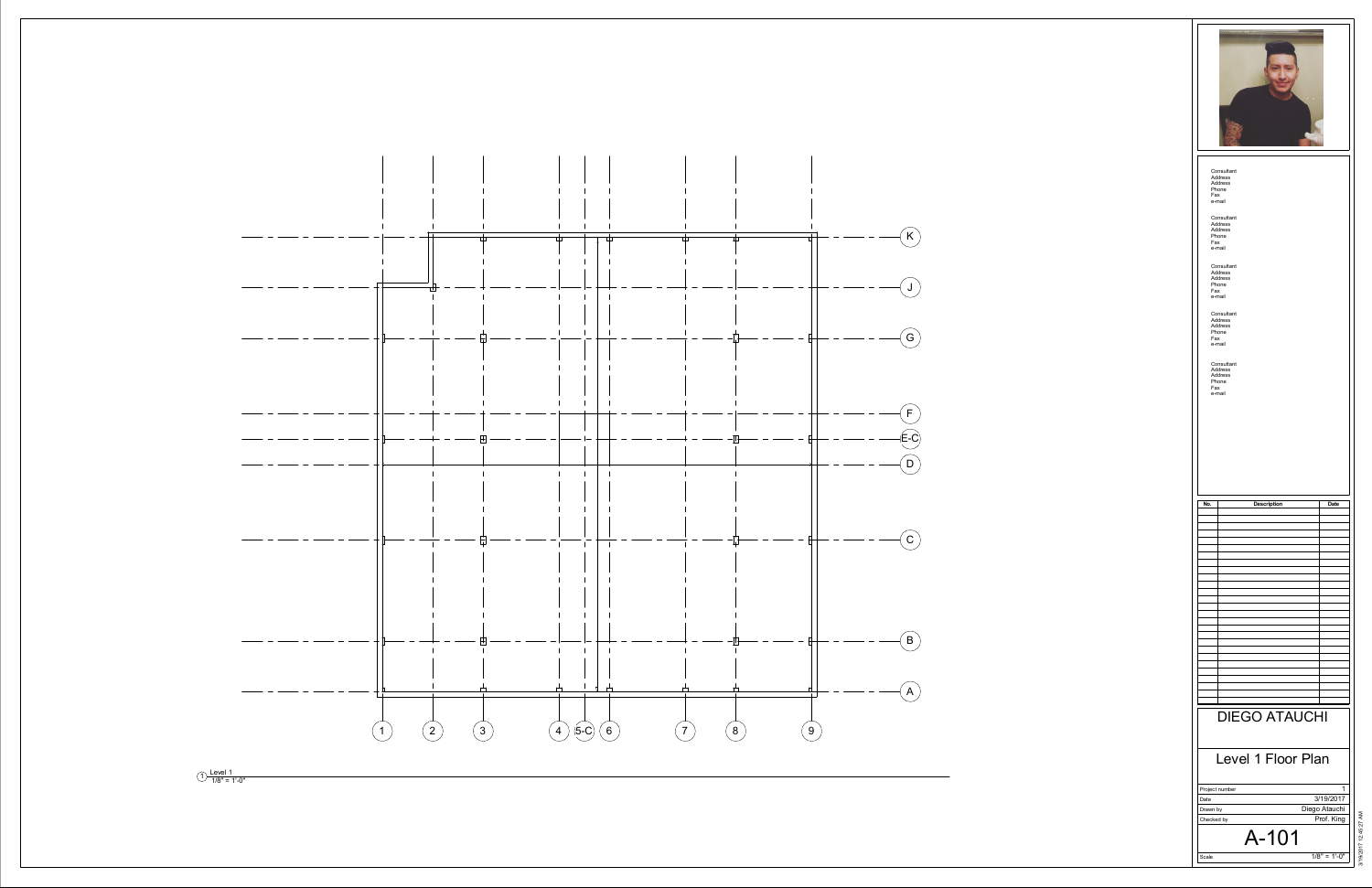

 $\begin{array}{c}\n\text{Level 2} \\
\hline\n1/8" = 1'-0"\n\end{array}$ 

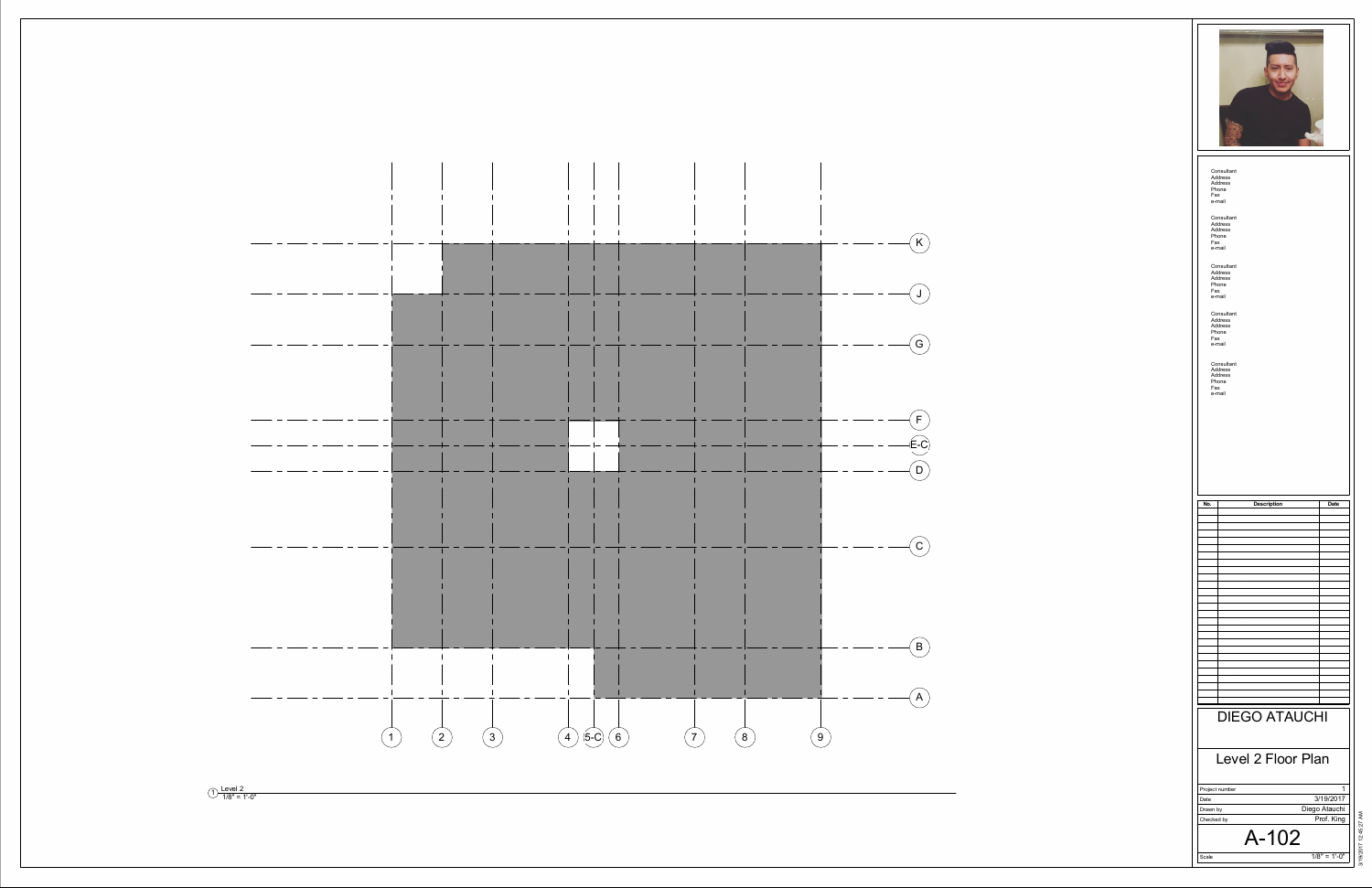

1/8" = 1'-0"